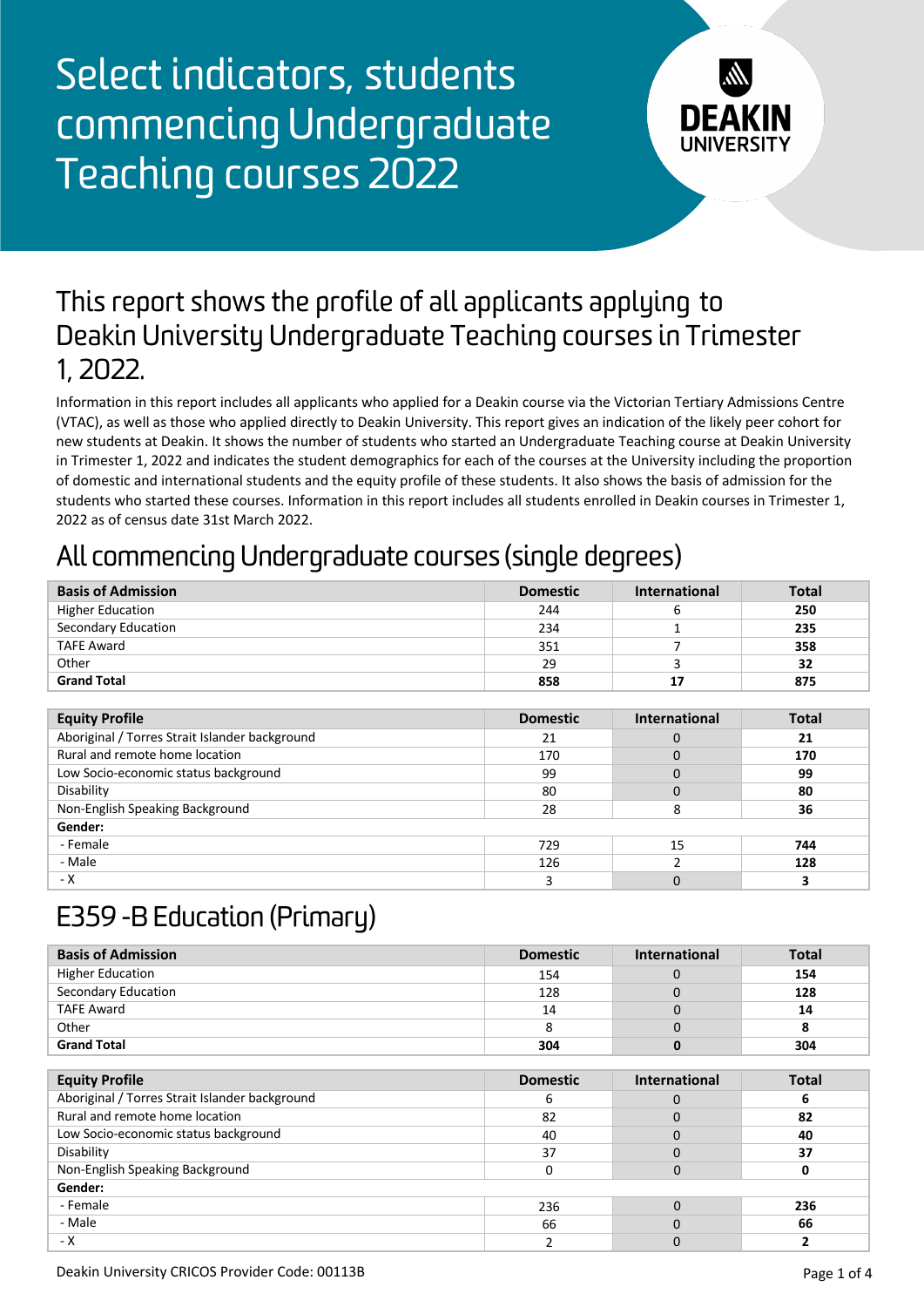

### E377 -B Health and Physical Education

| <b>Basis of Admission</b>                      | <b>Domestic</b> | <b>International</b> | <b>Total</b> |
|------------------------------------------------|-----------------|----------------------|--------------|
| <b>Higher Education</b>                        | 38              | $\Omega$             | 38           |
| Secondary Education                            | 58              | 0                    | 58           |
| <b>TAFE Award</b>                              |                 | 0                    |              |
| Other                                          | 3               | $\Omega$             | 3            |
| <b>Grand Total</b>                             | 101             | 0                    | 101          |
|                                                |                 |                      |              |
| <b>Equity Profile</b>                          | <b>Domestic</b> | <b>International</b> | <b>Total</b> |
| Aboriginal / Torres Strait Islander background | $\Omega$        | $\Omega$             | 0            |
| Rural and remote home location                 | 15              | 0                    | 15           |
| Low Socio-economic status background           | 9               | 0                    | 9            |
| Disability                                     | 7               | $\Omega$             |              |
| Non-English Speaking Background                | $\mathbf 0$     | $\Omega$             | 0            |
| Gender:                                        |                 |                      |              |
| - Female                                       | 52              | $\Omega$             | 52           |
| - Male                                         | 49              | 0                    | 49           |
| - X                                            | 0               | $\Omega$             | $\bf{0}$     |

### E333 -B Early Childhood Education

| <b>Basis of Admission</b> | <b>Domestic</b> | International | <b>Total</b> |
|---------------------------|-----------------|---------------|--------------|
| <b>Higher Education</b>   | 32              |               | 38           |
| Secondary Education       | 22              |               | 23           |
| <b>TAFE Award</b>         | 317             |               | 322          |
| Other                     | 18              |               | 20           |
| <b>Grand Total</b>        | 389             | 14            | 403          |

| <b>Equity Profile</b>                          | <b>Domestic</b> | <b>International</b> | <b>Total</b> |
|------------------------------------------------|-----------------|----------------------|--------------|
| Aboriginal / Torres Strait Islander background | 11              |                      | 11           |
| Rural and remote home location                 | 65              |                      | 65           |
| Low Socio-economic status background           | 46              |                      | 46           |
| Disability                                     | 31              |                      | 31           |
| Non-English Speaking Background                | 26              |                      | 32           |
| Gender:                                        |                 |                      |              |
| - Female                                       | 378             | 12                   | 390          |
| - Male                                         | 10              |                      | 12           |
| - X                                            |                 |                      |              |

### E334 -B Early Childhood and Primary Education

| <b>Basis of Admission</b>                      | <b>Domestic</b> | <b>International</b> | <b>Total</b> |
|------------------------------------------------|-----------------|----------------------|--------------|
| <b>Higher Education</b>                        | 20              | 0                    | 20           |
| Secondary Education                            | 26              | 0                    | 26           |
| <b>TAFE Award</b>                              | 18              | 2                    | 20           |
| Other                                          | $\Omega$        |                      |              |
| <b>Grand Total</b>                             | 64              | з                    | 67           |
|                                                |                 |                      |              |
| <b>Equity Profile</b>                          | <b>Domestic</b> | <b>International</b> | <b>Total</b> |
| Aboriginal / Torres Strait Islander background | 4               | 0                    | 4            |
| Rural and remote home location                 | 8               | 0                    | 12           |
| Low Socio-economic status background           | 4               | 0                    |              |
| Disability                                     | 5               | 0                    | 8            |
| Non-English Speaking Background                | 2               | 2                    | 5.           |
| Gender:                                        |                 |                      |              |
| - Female                                       | 63              | 3                    | 66           |
| - Male                                         |                 |                      |              |
| - X                                            | $\Omega$        | 0                    | $\bf{0}$     |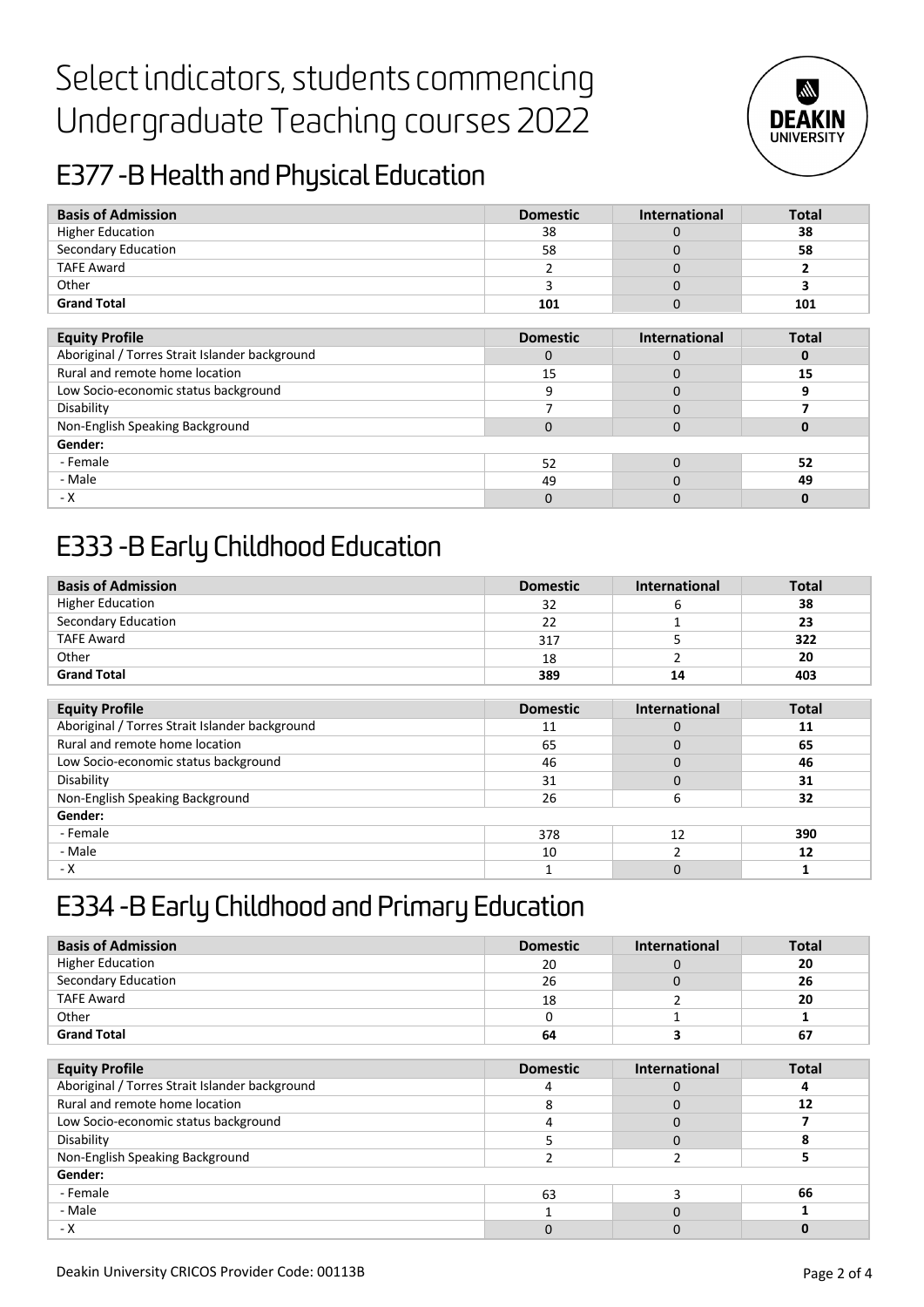

### All commencingUndergraduate courses (combined degrees)

| <b>Basis of Admission</b>                      | <b>Domestic</b> | International        | <b>Total</b> |
|------------------------------------------------|-----------------|----------------------|--------------|
| <b>Higher Education</b>                        | 63              |                      | 65           |
| Secondary Education                            | 99              | 4                    | 103          |
| <b>TAFE Award</b>                              | 19              | 0                    | 19           |
| Other                                          | 16              |                      | 18           |
| <b>Grand Total</b>                             | 197             | 8                    | 205          |
|                                                |                 |                      |              |
| <b>Equity Profile</b>                          | <b>Domestic</b> | <b>International</b> | <b>Total</b> |
| Aboriginal / Torres Strait Islander background | 3               | 0                    | 3            |
| Rural and remote home location                 | 32              | 0                    | 32           |
| Low Socio-economic status background           | 23              | 0                    | 23           |
| Disability                                     | 42              | 0                    | 42           |
| Non-English Speaking Background                | 3               | 6                    | 9            |
| Gender:                                        |                 |                      |              |
| - Female                                       | 119             | 6                    | 125          |
| - Male                                         | 78              |                      | 80           |
| - X                                            | 0               | 0                    | $\Omega$     |

### D303 -B Arts / M Teaching (Secondary)

| <b>Basis of Admission</b> | <b>Domestic</b> | <b>International</b> | <b>Total</b> |
|---------------------------|-----------------|----------------------|--------------|
| <b>Higher Education</b>   | 52              |                      | 52           |
| Secondary Education       | 70              |                      | 73           |
| <b>TAFE Award</b>         | 15              |                      | 15           |
| Other                     | 14              |                      | 15           |
| <b>Grand Total</b>        | 151             |                      | 155          |

| <b>Equity Profile</b>                          | <b>Domestic</b> | <b>International</b> | <b>Total</b> |
|------------------------------------------------|-----------------|----------------------|--------------|
| Aboriginal / Torres Strait Islander background |                 |                      |              |
| Rural and remote home location                 | 27              |                      | 27           |
| Low Socio-economic status background           | 14              |                      | 14           |
| Disability                                     | 33              |                      | 33           |
| Non-English Speaking Background                |                 |                      |              |
| Gender:                                        |                 |                      |              |
| - Female                                       | 92              |                      | 95           |
| - Male                                         | 59              |                      | 60           |
| - X                                            |                 |                      |              |

### D304 -B Science / M Teaching (Secondary)

| <b>Basis of Admission</b> | <b>Domestic</b> | <b>International</b> | <b>Total</b> |
|---------------------------|-----------------|----------------------|--------------|
| <b>Higher Education</b>   | 11              |                      | 13           |
| Secondary Education       | 29              |                      | 30           |
| <b>TAFE Award</b>         | 4               |                      |              |
| Other                     |                 |                      |              |
| <b>Grand Total</b>        | 46              |                      | 50           |

| <b>Equity Profile</b>                          | <b>Domestic</b> | <b>International</b> | <b>Total</b> |
|------------------------------------------------|-----------------|----------------------|--------------|
| Aboriginal / Torres Strait Islander background |                 |                      |              |
| Rural and remote home location                 |                 |                      |              |
| Low Socio-economic status background           |                 |                      |              |
| Disability                                     |                 |                      |              |
| Non-English Speaking Background                |                 |                      |              |
| Gender:                                        |                 |                      |              |
| - Female                                       | 27              |                      | 30           |
| - Male                                         | 19              |                      | 20           |
| - X                                            |                 |                      |              |